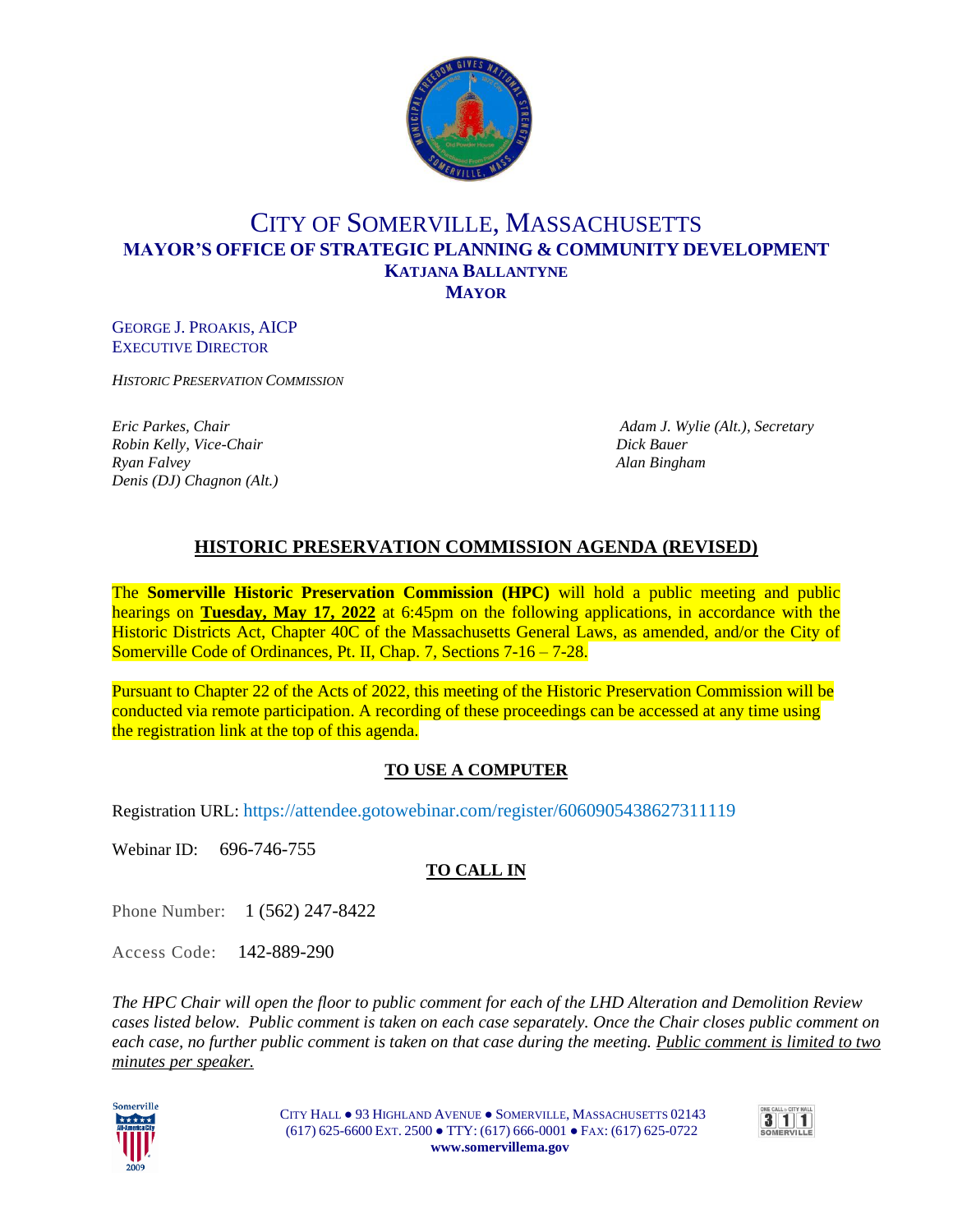#### ALL OF THE CASES ADVERTISED BELOW HAVE A PUBLIC HEARING COMPONENT

## **I. Alterations to Local Historic District (LHD) Properties**

#### 1. **HPC.ALT 2022.22 – 63 Adams Street**

Applicant: Dirk Walther Owner: Same as Applicant *The Applicant seeks a Certificate of Appropriateness to alter an LHD property by installing a rooftop deck in the rear of the property.*

### **II. Determinations of Historic Significance** (STEP 1 IN THE DEMOLITION REVIEW PROCESS)

#### 1. **HPC.DMO 2022.16 – 147 Highland Avenue** Applicant: Robert DiTucci Owner: Martha Lee Trust, Robert A. DiTucci and Martha L. DiTucci, Trustees *The Applicant seeks to demolish a principal structure constructed a minimum of 75 years ago.*

#### 2. **HPC.DMO 2022.17 – 229 Tremont Street**

Applicant: John F. Reilly Owner: John F. Reilly and Liese Reilly *The Applicant seeks to demolish a principal structure constructed a minimum of 75 years ago.*

### **III.** Determinations of Preferably Preserved (STEP<sub>2</sub> IN THE DEMOLITION REVIEW **PROCESS)**

1. **HPC.DMO 2022.20 – 245 Elm Street**

Applicant: Scape Davis Square, LLC Owner: Dana Family Series, LLC *The Applicant seeks to demolish a principal structure constructed a minimum of 75 years ago.*

2. **HPC.DMO 2022.21 – 233 Elm Street** Applicant: Scape Davis Square, LLC Owner: Dana Family Series, LLC *The Applicant seeks to demolish a principal structure constructed a minimum of 75 years ago.*

#### 3. **HPC.DMO 2022.22 – 243 Elm Street**

Applicant: Scape Davis Square, LLC Owner: Dana Family Series, LLC *The Applicant seeks to demolish a principal structure constructed a minimum of 75 years ago.*

## **IV. Other Business**



CITY HALL ● 93 HIGHLAND AVENUE ● SOMERVILLE, MASSACHUSETTS 02143 (617) 625-6600 EXT. 2500 ● TTY: (617) 666-0001 ● FAX: (617) 625-0722  **www.somervillema.gov**